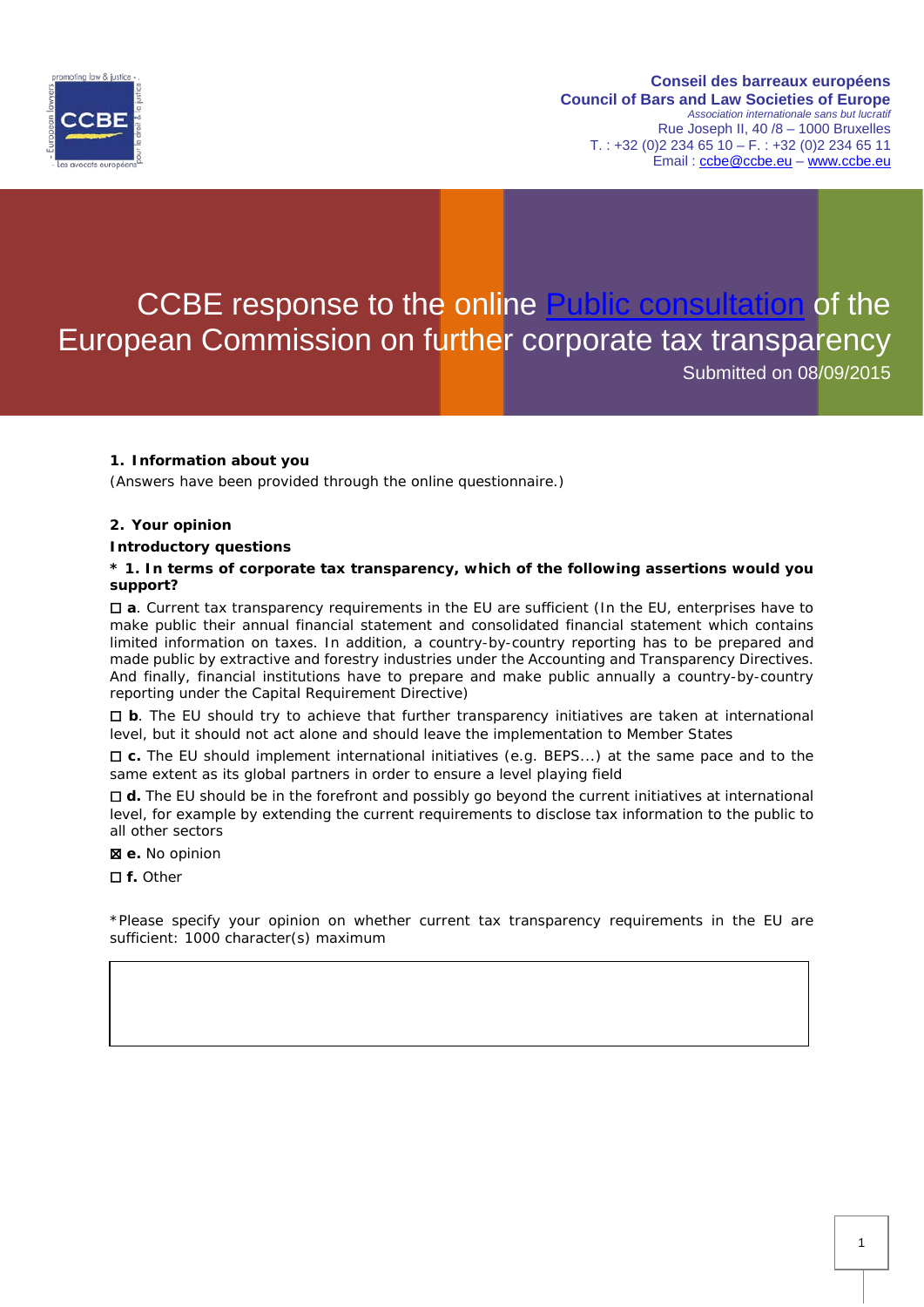## **2. A possible new EU initiative on corporate tax transparency would aim at a spectrum of objectives.**

## **2A) Do you agree with the following objectives?**

|                                                                                                                                                                                                                                                                                                                       | Yes    | <b>No</b> | <b>No</b><br>opinion |
|-----------------------------------------------------------------------------------------------------------------------------------------------------------------------------------------------------------------------------------------------------------------------------------------------------------------------|--------|-----------|----------------------|
| 1. To increase pressure on enterprises to geographically align taxes<br>paid in a country with actual profits, by enhanced scrutiny and<br>decisions of either citizens or tax authorities ("enterprises should pay<br>tax where they actually make profit")                                                          | □      | □         | ⊠                    |
| 2. To increase public or peer pressure on countries to take measures<br>that contribute to more efficient and fairer tax competition between<br>Member States, thus ensuring that the country where profits are<br>generated is also the country of taxation ("Member States should stop<br>harmful tax competition") | $\Box$ | □         | 区                    |
| 3. To assist tax authorities in orienting their tax audits in view of<br>targeting tax evasion or avoidance, i.e. business decisions whereby<br>tax liabilities are circumvented ("help tax authorities orientate their<br>audits on enterprises")                                                                    | П      | П         | 冈                    |
| 4. To align corporate tax planning practices with multinational<br>enterprises' own commitment / statement to corporate responsibility,<br>such as their contribution to local and social development<br>("enterprises should act as they communicate in terms of contribution<br>to welfare through taxation")       | □      | П         | ⊠                    |
| 5. To ensure that enterprise structures and investments are more<br>founded on economic motivations and not exclusively on corporate<br>should<br>motivations<br>("enterprises<br>structure<br>tax-related<br>their<br>investments based on real economic reasons, not just to avoid taxes")                          | П      | П         | ×                    |
| 6. To remedy market distortions based on corporate intransparency<br>and multinational companies' comparative advantage over SMEs<br>when engaging in aggressive tax planning ("fairer competition<br>between multinational enterprises and SMEs")                                                                    | □      | □         | ×                    |

## **2B) Would you add other objectives, and if so, which ones? Please explain briefly.**

1000 character(s) maximum (Please note: You will be asked to provide more detailed views on specific objectives in further questions)